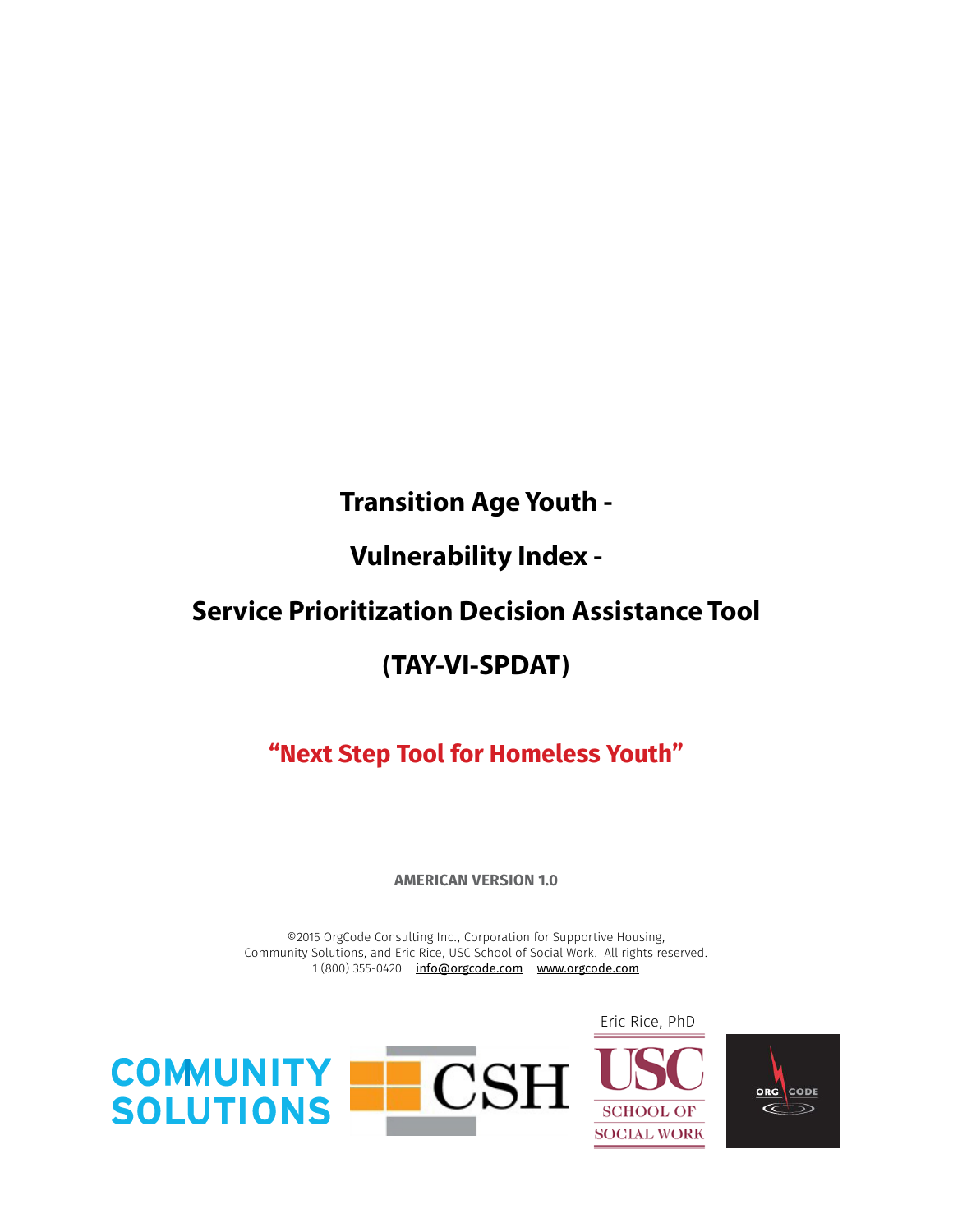# **Welcome to the SPDAT Line of Products**

The Service Prioritization Decision Assistance Tool (SPDAT) has been around in various incarnations for over a decade, before being released to the public in 2010. Since its initial release, the use of the SPDAT has been expanding exponentially and is now used in over one thousand communities across the United States, Canada, and Australia.

More communities using the tool means there is an unprecedented demand for versions of the SPDAT, customized for specific client groups or types of users. With the release of SPDAT V4, there have been more current versions of SPDAT products than ever before.

## **VI-SPDAT Series**

The Vulnerability Index – Service Prioritization Decision Assistance Tool (VI-SPDAT) was developed as a pre-screening tool for communities that are very busy and do not have the resources to conduct a full SPDAT assessment for every client. It was made in collaboration with Community Solutions, creators of the Vulnerability Index, as a brief survey that can be conducted to quickly determine whether a client has high, moderate, or low acuity. The use of this survey can help prioritize which clients should be given a full SPDAT assessment first. Because it is a self-reported survey, no special training is required to use the VI-SPDAT.

## *Current versions available:*

- VI-SPDAT V 2.0
- Family VI-SPDAT V 2.0
- Next Step Tool for Homeless Youth V 1.0

All versions are available online at

## www.orgcode.com/products/vi-spdat/

## **SPDAT Series**

The Service Prioritization Decision Assistance Tool (SPDAT) was developed as an assessment tool for frontline workers at agencies that work with homeless clients to prioritize which of those clients should receive assistance first. The SPDAT tools are also designed to help guide case management and improve housing stability outcomes. They provide an in-depth assessment that relies on the assessor's ability to interpret responses and corroborate those with evidence. As a result, this tool may only be used by those who have received proper, up-to-date training provided by OrgCode Consulting, Inc. or an OrgCode certified trainer.

## *Current versions available:*

- SPDAT V 4.0 for Individuals
- F-SPDAT V 2.0 for Families
- Y-SPDAT V 1.0 for Youth

Information about all versions is available online at

## www.orgcode.com/products/spdat/

©2015 OrgCode Consulting Inc., Corporation for Supportive Housing, Community Solutions, and Eric Rice, USC School of Social Work. All rights reserved. 1 (800) 355-0420 info@orgcode.com www.orgcode.com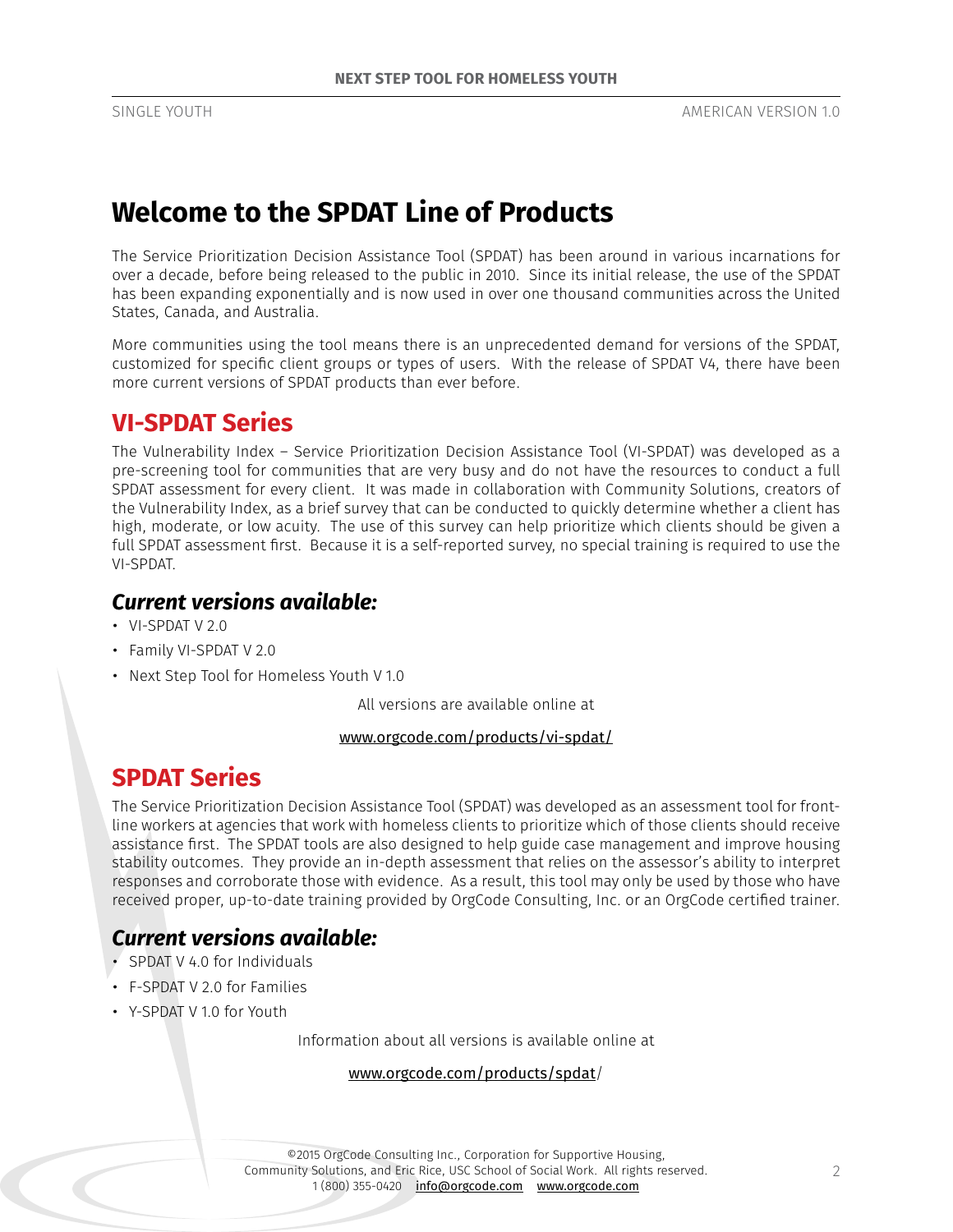## **SPDAT Training Series**

To use the SPDAT assessment product, training by OrgCode or an OrgCode certified trainer is required. We provide training on a wide variety of topics over a variety of mediums.

The full-day in-person SPDAT Level 1 training provides you the opportunity to bring together as many people as you want to be trained for one low fee. The webinar training allows for a maximum of 15 different computers to be logged into the training at one time. We also offer online courses for individuals that you can do at your own speed.

The training gives you the manual, case studies, application to current practice, a review of each component of the tool, conversation guidance with prospective clients – and more!

## *Current SPDAT training available:*

- Level 0 SPDAT Training: VI-SPDAT for Frontline Workers
- Level 1 SPDAT Training: SPDAT for Frontline Workers
- Level 2 SPDAT Training: SPDAT for Supervisors
- Level 3 SPDAT Training: SPDAT for Trainers

## *Other related training available:*

- Excellence in Housing-Based Case Management
- Coordinated Access & Common Assessment
- Motivational Interviewing
- Objective-Based Interactions

More information about SPDAT training, including pricing, is available online at

## http://www.orgcode.com/product-category/training/spdat/

## **The TAY-VI-SPDAT – The Next Step Tool for Homeless Youth**

OrgCode Consulting, Inc. and Community Solutions joined forces with the Corporation for Supportive Housing (CSH) to combine the best parts of products and expertise to create one streamlined triage tool designed specifically for youth aged 24 or younger.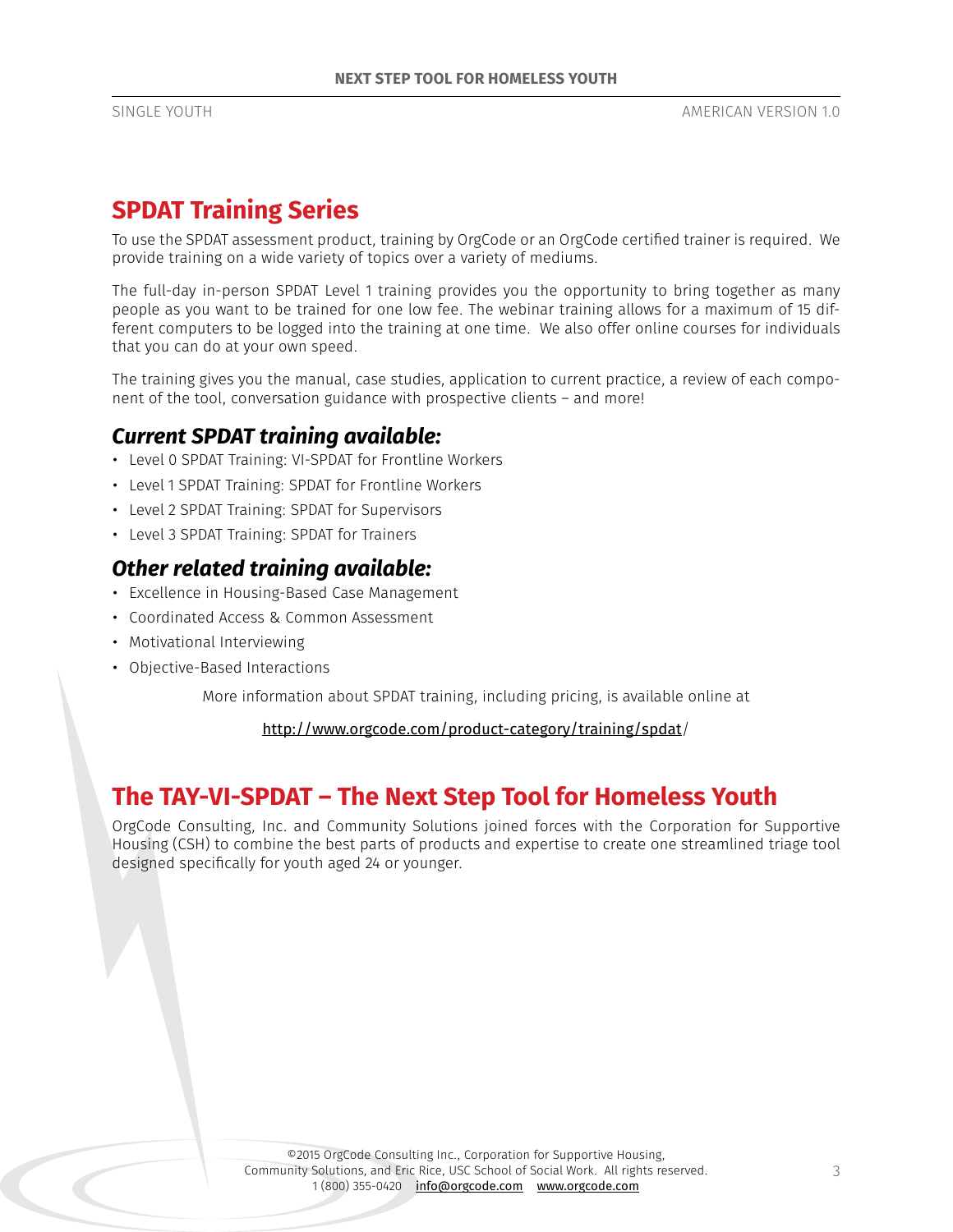# **Administration**

| <b>Interviewer's Name</b> | <b>Agency</b>      | $\sigma$ Team<br><b>Q</b> Staff<br><b>O</b> Volunteer |
|---------------------------|--------------------|-------------------------------------------------------|
| <b>Survey Date</b>        | <b>Survey Time</b> | <b>Survey Location</b>                                |
| DD/MM/YYYY                |                    |                                                       |

## **Opening Script**

Every assessor in your community regardless of organization completing the VI-SPDAT should use the same introductory script. In that script you should highlight the following information:

- the name of the assessor and their affiliation (organization that employs them, volunteer as part of a Point in Time Count, etc.)
- the purpose of the VI-SPDAT being completed
- that it usually takes less than 7 minutes to complete
- that only "Yes," "No," or one-word answers are being sought
- that any question can be skipped or refused
- where the information is going to be stored
- that if the participant does not understand a question that clarification can be provided
- the importance of relaying accurate information to the assessor and not feeling that there is a correct or preferred answer that they need to provide, nor information they need to conceal

## **Basic Information**

| <b>First Name</b>                                           | <b>Nickname</b> |                                               | Last Name     |            |
|-------------------------------------------------------------|-----------------|-----------------------------------------------|---------------|------------|
|                                                             |                 |                                               |               |            |
| In what language do you feel best able to express yourself? |                 |                                               |               |            |
| <b>Date of Birth</b>                                        | Age             | Social Security Number Consent to participate |               |            |
| $DD/MM/YYYY$ $/$                                            |                 |                                               | <b>TO</b> Yes | <b>DNO</b> |

| IF THE PERSON IS 17 YEARS OF AGE OR LESS, THEN SCORE 1. | SCORE: |
|---------------------------------------------------------|--------|
|                                                         |        |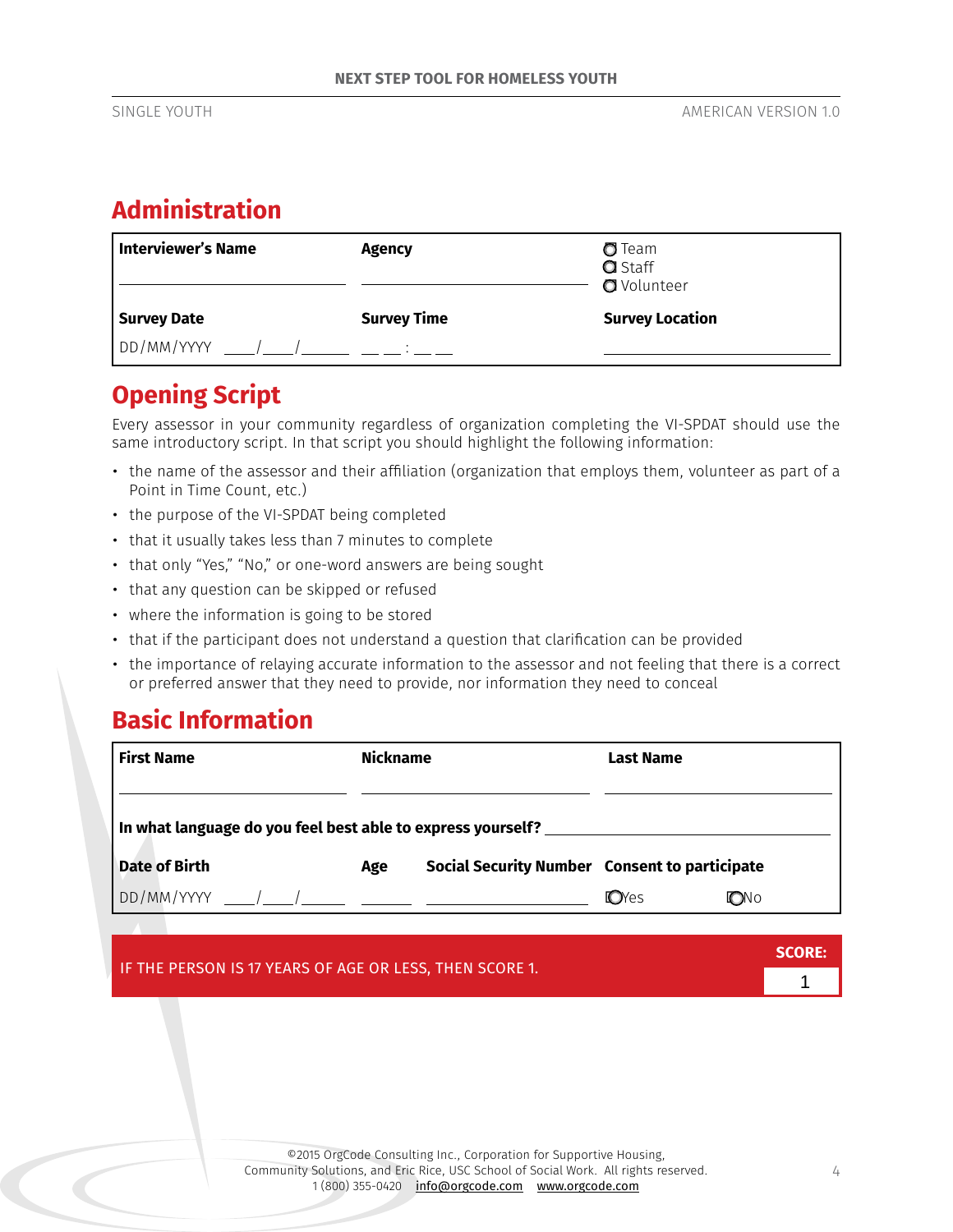# **A. History of Housing and Homelessness**

1. Where do you sleep most frequently? (check one)

|           | <b>O</b> Shelters<br>O Transitional Housing<br><b>O</b> Safe Haven           | $\bigcirc$ Couch surfing<br><b>O</b> Outdoors<br>○Refused | ◯ Other (specify): |                  |               |
|-----------|------------------------------------------------------------------------------|-----------------------------------------------------------|--------------------|------------------|---------------|
|           | IF THE PERSON ANSWERS ANYTHING OTHER THAN "SHELTER", "TRANSITIONAL HOUSING", |                                                           |                    |                  | <b>SCORE:</b> |
|           | OR "SAFE HAVEN", THEN SCORE 1.                                               |                                                           |                    |                  |               |
| housing?  | 2. How long has it been since you lived in permanent stable                  |                                                           | Years              | <b>日</b> Refused |               |
| homeless? | 3. In the last three years, how many times have you been                     |                                                           |                    | <b>同</b> Refused |               |
|           | IF THE PERSON HAS EXPERIENCED 1 OR MORE CONSECUTIVE YEARS OF HOMELESSNESS,   |                                                           |                    |                  | <b>SCORE:</b> |
|           | AND/OR 4+ EPISODES OF HOMELESSNESS, THEN SCORE 1.                            |                                                           |                    |                  |               |

# **B. Risks**

| 4. In the past six months, how many times have you                                                                                                                                                                                      |               |  |  |  |  |
|-----------------------------------------------------------------------------------------------------------------------------------------------------------------------------------------------------------------------------------------|---------------|--|--|--|--|
| a) Received health care at an emergency department/room?<br>$\Box$ Refused                                                                                                                                                              |               |  |  |  |  |
| b) Taken an ambulance to the hospital?<br>$\Box$ Refused                                                                                                                                                                                |               |  |  |  |  |
| c) Been hospitalized as an inpatient?<br>$\Box$ Refused                                                                                                                                                                                 |               |  |  |  |  |
| d) Used a crisis service, including sexual assault crisis, mental<br>$\Box$ Refused<br>health crisis, family/intimate violence, distress centers and<br>suicide prevention hotlines?                                                    |               |  |  |  |  |
| e) Talked to police because you witnessed a crime, were the victim<br>$\Box$ Refused<br>of a crime, or the alleged perpetrator of a crime or because the<br>police told you that you must move along?                                   |               |  |  |  |  |
| f) Stayed one or more nights in a holding cell, jail, prison or juvenile $\Box$ $\Box$ Refused<br>detention, whether it was a short-term stay like the drunk tank, a<br>longer stay for a more serious offence, or anything in between? |               |  |  |  |  |
| IF THE TOTAL NUMBER OF INTERACTIONS EQUALS 4 OR MORE, THEN SCORE 1 FOR                                                                                                                                                                  | <b>SCORE:</b> |  |  |  |  |
| <b>EMERGENCY SERVICE USE.</b>                                                                                                                                                                                                           | O             |  |  |  |  |
| 5. Have you been attacked or beaten up since you've become<br><b>Q</b> Refused<br>O Y<br>O N<br>homeless?                                                                                                                               |               |  |  |  |  |
| 6. Have you threatened to or tried to harm yourself or anyone<br><b>O</b> Refused<br>O Y<br>ON.<br>else in the last year?                                                                                                               |               |  |  |  |  |
|                                                                                                                                                                                                                                         | <b>SCORE:</b> |  |  |  |  |
| IF "YES" TO ANY OF THE ABOVE, THEN SCORE 1 FOR RISK OF HARM.                                                                                                                                                                            | 0             |  |  |  |  |

H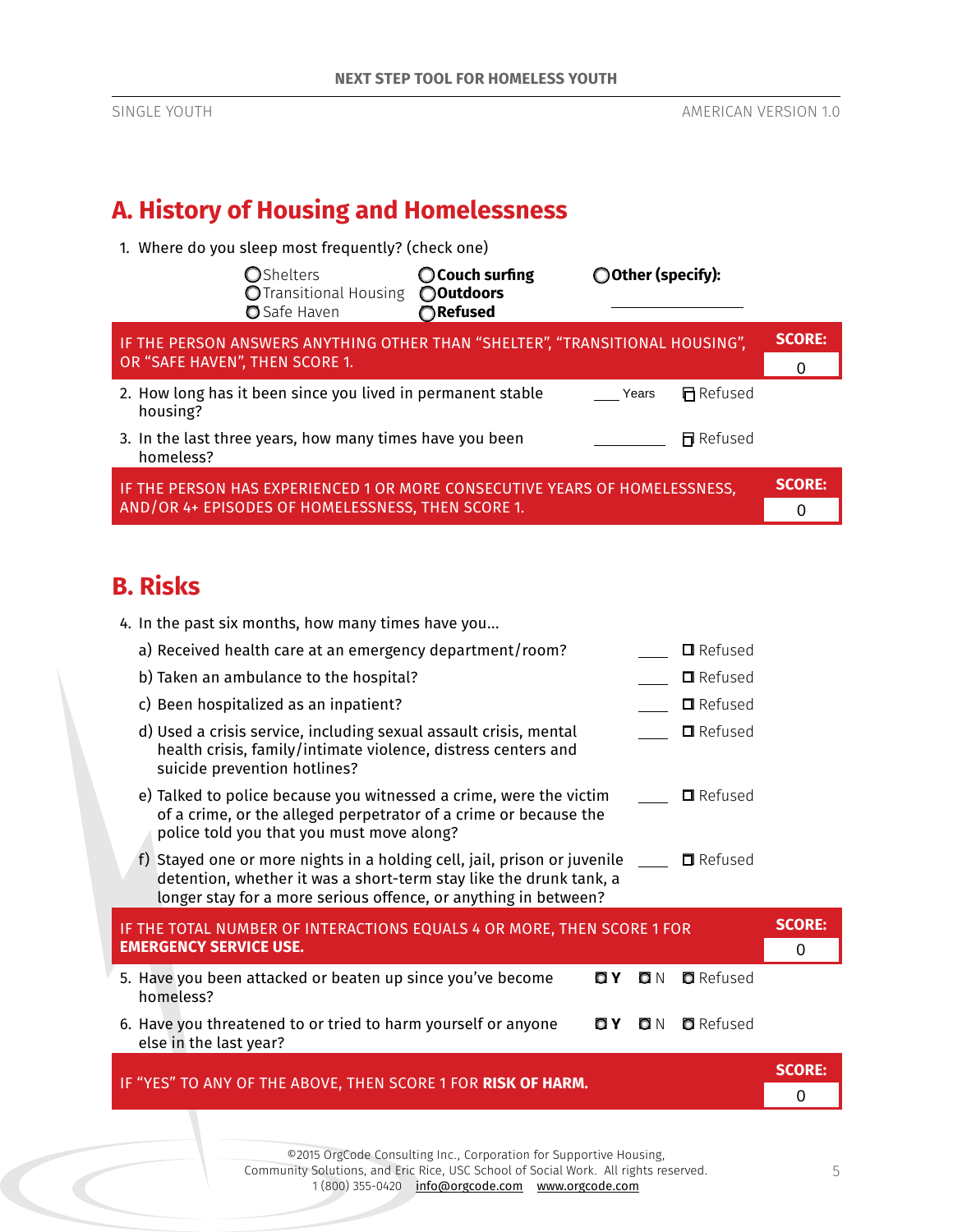| 7. Do you have any legal stuff going on right now that may result $Q(Y \cap Y)$ and $Q(X)$<br>in you being locked up, having to pay fines, or that make it<br>more difficult to rent a place to live?                                                                                 |                              |
|---------------------------------------------------------------------------------------------------------------------------------------------------------------------------------------------------------------------------------------------------------------------------------------|------------------------------|
| 8. Were you ever incarcerated when younger than age 18?<br><b>O</b> Refused<br>O Y<br>O N                                                                                                                                                                                             |                              |
| IF "YES" TO ANY OF THE ABOVE, THEN SCORE 1 FOR LEGAL ISSUES.                                                                                                                                                                                                                          | <b>SCORE:</b><br>$\mathbf 0$ |
| 9. Does anybody force or trick you to do things that you do not<br><b>Q</b> Refused<br>O Y<br>O N<br>want to do?                                                                                                                                                                      |                              |
| <b>Q</b> Refused<br>10. Do you ever do things that may be considered to be risky like<br>O Y<br>O N<br>exchange sex for money, food, drugs, or a place to stay, run<br>drugs for someone, have unprotected sex with someone you<br>don't know, share a needle, or anything like that? |                              |
| IF "YES" TO ANY OF THE ABOVE, THEN SCORE 1 FOR RISK OF EXPLOITATION.                                                                                                                                                                                                                  | <b>SCORE:</b><br>$\mathbf 0$ |
| <b>C. Socialization &amp; Daily Functioning</b><br>11. Is there any person, past landlord, business, bookie, dealer,<br>OY<br><b>O</b> Refused<br>ON<br>or government group like the IRS that thinks you owe them<br>money?                                                           |                              |
| 12.Do you get any money from the government, an inheritance,<br>OY<br><b>D</b> Refused<br>O N<br>an allowance, working under the table, a regular job, or<br>anything like that?                                                                                                      |                              |
| IF "YES" TO QUESTION 11 OR "NO" TO QUESTION 12, THEN SCORE 1 FOR MONEY<br><b>MANAGEMENT.</b>                                                                                                                                                                                          | <b>SCORE:</b><br>0           |
| 13. Do you have planned activities, other than just surviving, that<br>O Y<br>O N<br><b>O</b> Refused<br>make you feel happy and fulfilled?                                                                                                                                           |                              |
| IF "NO," THEN SCORE 1 FOR MEANINGFUL DAILY ACTIVITY.                                                                                                                                                                                                                                  | <b>SCORE:</b><br>0           |
| 14. Are you currently able to take care of basic needs like bathing,<br>OY ON<br><b>O</b> Refused<br>changing clothes, using a restroom, getting food and clean<br>water and other things like that?                                                                                  |                              |
| IF "NO," THEN SCORE 1 FOR SELF-CARE.                                                                                                                                                                                                                                                  | <b>SCORE:</b><br>0           |
|                                                                                                                                                                                                                                                                                       |                              |

SINGLE YOUTH AMERICAN VERSION 1.0

©2015 OrgCode Consulting Inc., Corporation for Supportive Housing, Community Solutions, and Eric Rice, USC School of Social Work. All rights reserved. 1 (800) 355-0420 <u>info@orgcode.com</u> <u>www.orgcode.com</u>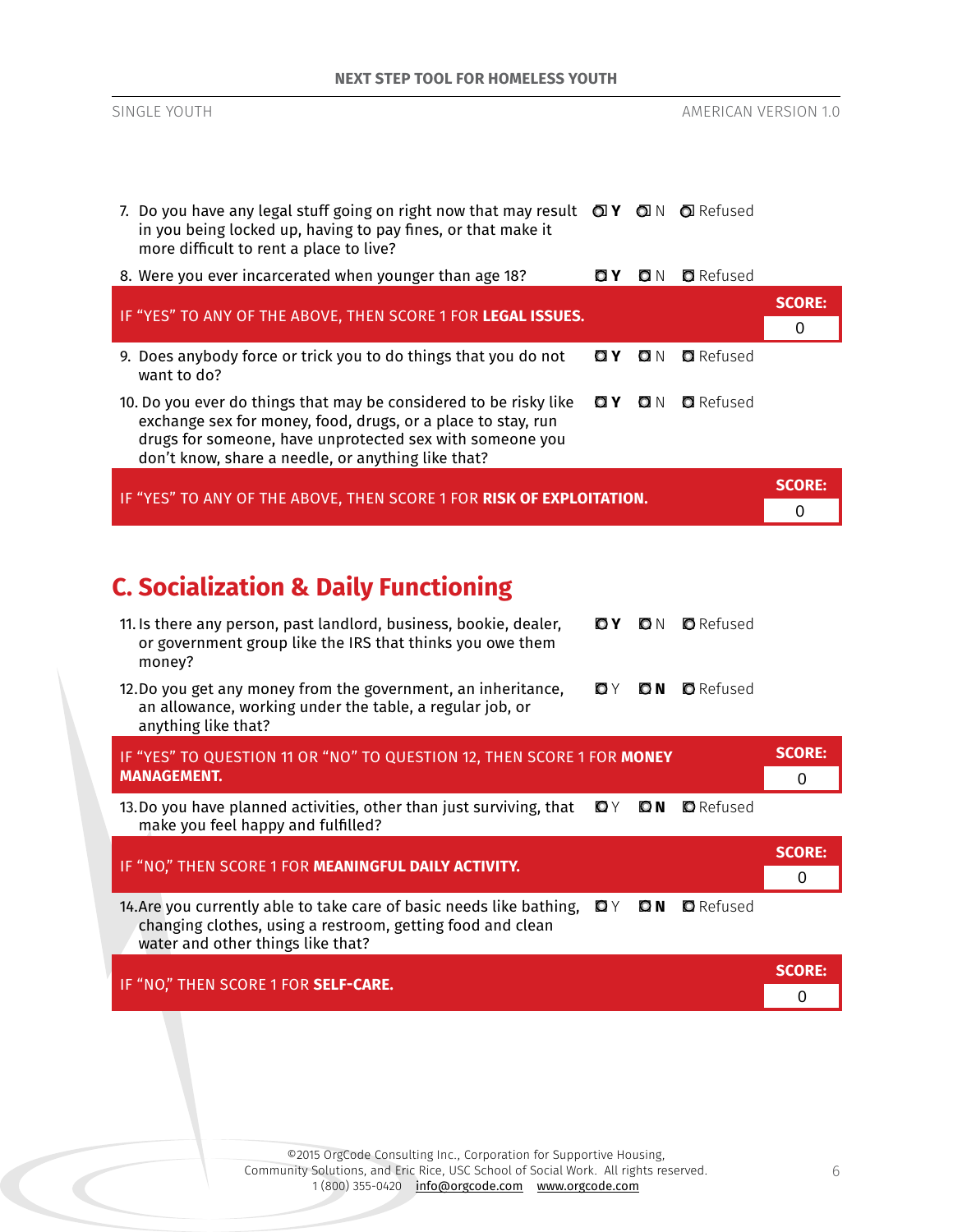15.Is your current lack of stable housing...

| a) Because you ran away from your family home, a group<br>home or a foster home?                           |       | O N           | <b>Q</b> Refused |               |
|------------------------------------------------------------------------------------------------------------|-------|---------------|------------------|---------------|
| b) Because of a difference in religious or cultural beliefs from<br>your parents, guardians or caregivers? |       | <b>ØY Ø</b> N | <b>Q</b> Refused |               |
| c) Because your family or friends caused you to become<br>homeless?                                        | Q Y   | O N           | <b>Q</b> Refused |               |
| d) Because of conflicts around gender identity or sexual<br>orientation?                                   |       | <b>PIN</b>    | <b>Q</b> Refused |               |
|                                                                                                            |       |               |                  | <b>SCORE:</b> |
| IF "YES" TO ANY OF THE ABOVE, THEN SCORE 1 FOR SOCIAL RELATIONSHIPS.                                       |       |               |                  | 0             |
| e) Because of violence at home between family members?                                                     | O Y . | O N           | <b>Q</b> Refused |               |
| f) Because of an unhealthy or abusive relationship, either at                                              | ØΥ    | O N           | <b>Q</b> Refused |               |

| home or elsewhere? |  |
|--------------------|--|
|--------------------|--|

| IF "YES" TO ANY OF THE ABOVE, THEN SCORE 1 FOR <b>ABUSE/TRAUMA.</b> | <b>SCORE:</b> |
|---------------------------------------------------------------------|---------------|
|                                                                     |               |

## **D. Wellness**

| IF "YES" TO ANY OF THE ABOVE, THEN SCORE 1 FOR PHYSICAL HEALTH.                                                                                                                              |                  | <b>SCORE:</b> |  |
|----------------------------------------------------------------------------------------------------------------------------------------------------------------------------------------------|------------------|---------------|--|
| <b>ØY Ø</b> N<br>21. Are you currently pregnant, have you ever been pregnant, or<br>have you ever gotten someone pregnant?                                                                   | <b>Q</b> Refused |               |  |
| 0Y 0N<br>20. When you are sick or not feeling well, do you avoid getting<br>medical help?                                                                                                    | <b>Q</b> Refused |               |  |
| <b>ØY Ø</b> N<br>19. Do you have any physical disabilities that would limit the type<br>of housing you could access, or would make it hard to live<br>independently because you'd need help? | <b>Q</b> Refused |               |  |
| 18. If there was space available in a program that specifically<br>O Y O<br>Q N<br>assists people that live with HIV or AIDS, would that be of<br>interest to you?                           | <b>Q</b> Refused |               |  |
| 17. Do you have any chronic health issues with your liver, kidneys, $Q \times Q$<br>stomach, lungs or heart?                                                                                 | <b>D</b> Refused |               |  |
| OY ON<br>16. Have you ever had to leave an apartment, shelter program, or<br>other place you were staying because of your physical health?                                                   | <b>O</b> Refused |               |  |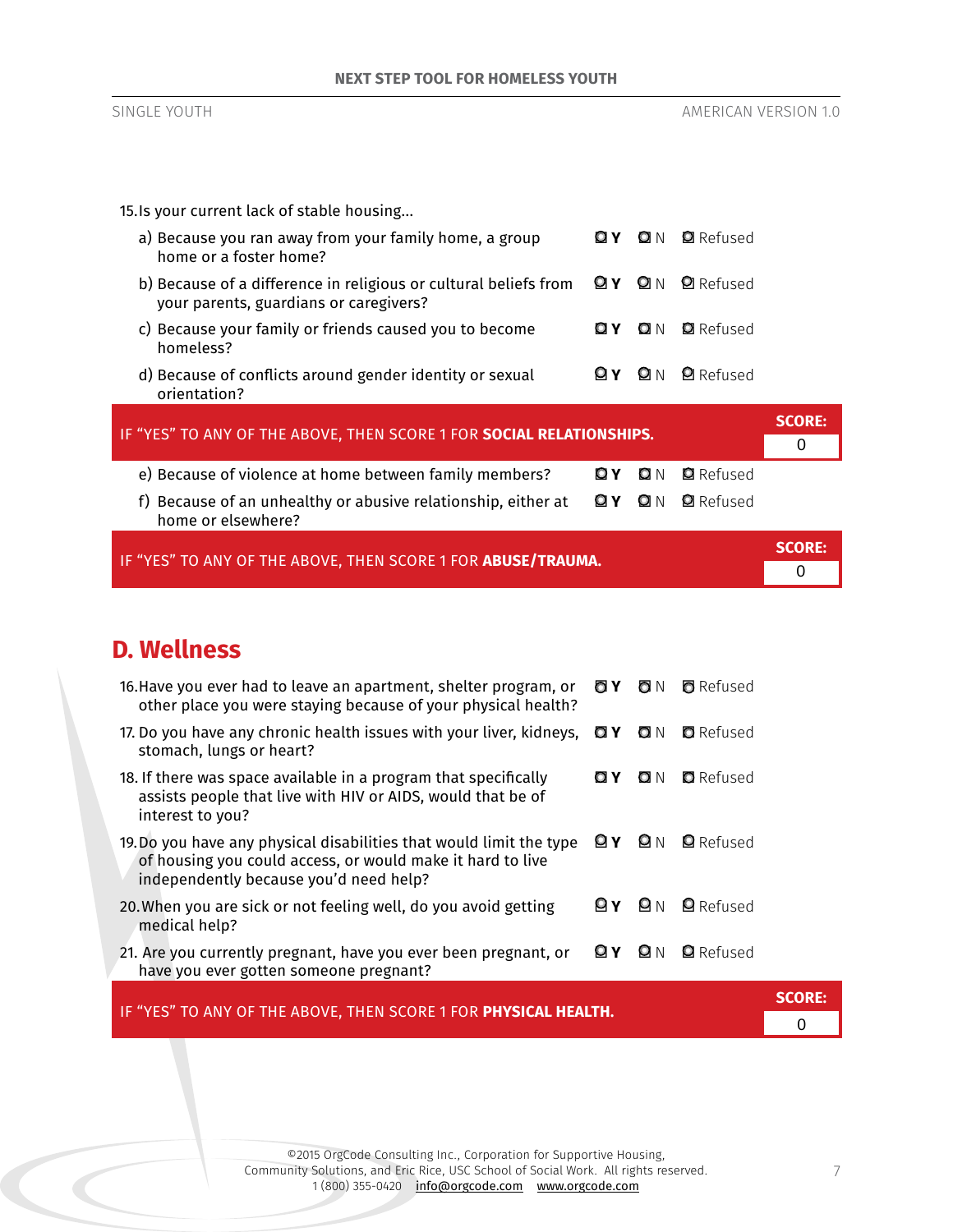| <b>NEXT STEP TOOL FOR HOMELESS YOUTH</b>                                                                                                                    |     |      |                      |                           |
|-------------------------------------------------------------------------------------------------------------------------------------------------------------|-----|------|----------------------|---------------------------|
| SINGLE YOUTH                                                                                                                                                |     |      | AMERICAN VERSION 1.0 |                           |
| 22. Has your drinking or drug use led you to being kicked out of<br>an apartment or program where you were staying in the past?                             | OΥ  | ON   | <b>O</b> Refused     |                           |
| 23. Will drinking or drug use make it difficult for you to stay<br>housed or afford your housing?                                                           | ΘY  | OΝ   | <b>a</b> Refused     |                           |
| 24. If you've ever used marijuana, did you ever try it at age 12 or<br>younger?                                                                             | OΥ  | ON   | <b>O</b> Refused     |                           |
| IF "YES" TO ANY OF THE ABOVE, THEN SCORE 1 FOR SUBSTANCE USE.                                                                                               |     |      |                      | <b>SCORE:</b><br>$\Omega$ |
| 25. Have you ever had trouble maintaining your housing, or been kicked out of an<br>apartment, shelter program or other place you were staying, because of: |     |      |                      |                           |
| a) A mental health issue or concern?                                                                                                                        | OΥ  | Q N  | <b>Q</b> Refused     |                           |
| b) A past head injury?                                                                                                                                      | OΥ  | OΝ   | <b>Q</b> Refused     |                           |
| c) A learning disability, developmental disability, or other<br>impairment?                                                                                 | OΥ  | Q N  | <b>Q</b> Refused     |                           |
| 26. Do you have any mental health or brain issues that would<br>make it hard for you to live independently because you'd need<br>help?                      | OΥ  | Q N  | <b>Q</b> Refused     |                           |
| IF "YES" TO ANY OF THE ABOVE, THEN SCORE 1 FOR MENTAL HEALTH.                                                                                               |     |      |                      | <b>SCORE:</b><br>$\Omega$ |
| IF THE RESPONENT SCORED 1 FOR PHYSICAL HEALTH AND 1 FOR SUBSTANCE USE AND 1<br>FOR MENTAL HEALTH, SCORE 1 FOR TRI-MORBIDITY.                                |     |      |                      | <b>SCORE:</b><br>0        |
| 27. Are there any medications that a doctor said you should be<br>taking that, for whatever reason, you are not taking?                                     | ЮY. | IO N | <b>D</b> Refused     |                           |
| 28. Are there any medications like painkillers that you don't<br>take the way the doctor prescribed or where you sell the<br>medication?                    | ΘY  | IQ N | <b>Q</b> Refused     |                           |
| IF "YES" TO ANY OF THE ABOVE, SCORE 1 FOR MEDICATIONS.                                                                                                      |     |      |                      | <b>SCORE:</b><br>0        |
| <b>Scoring Summary</b>                                                                                                                                      |     |      |                      |                           |

| <b>DOMAIN</b>                          | <b>SUBTOTAL</b> | <b>RESULTS</b> |                                                                       |  |  |
|----------------------------------------|-----------------|----------------|-----------------------------------------------------------------------|--|--|
| <b>PRE-SURVEY</b>                      |                 |                | Score: Recommendation:                                                |  |  |
| A. HISTORY OF HOUSING & HOMELESSNESS 0 | $\overline{2}$  |                | 0-3: no moderate or high intensity                                    |  |  |
| <b>B. RISKS</b>                        | $\overline{4}$  |                | services be provided at this time                                     |  |  |
| C. SOCIALIZATION & DAILY FUNCTIONS     | $\overline{4}$  |                | 4-7: assessment for time-limited sup-                                 |  |  |
| <b>D. WELLNESS</b>                     | 6               |                | ports with moderate intensity                                         |  |  |
| <b>GRAND TOTAL:</b>                    |                 |                | 8+: assessment for long-term hous-<br>ing with high service intensity |  |  |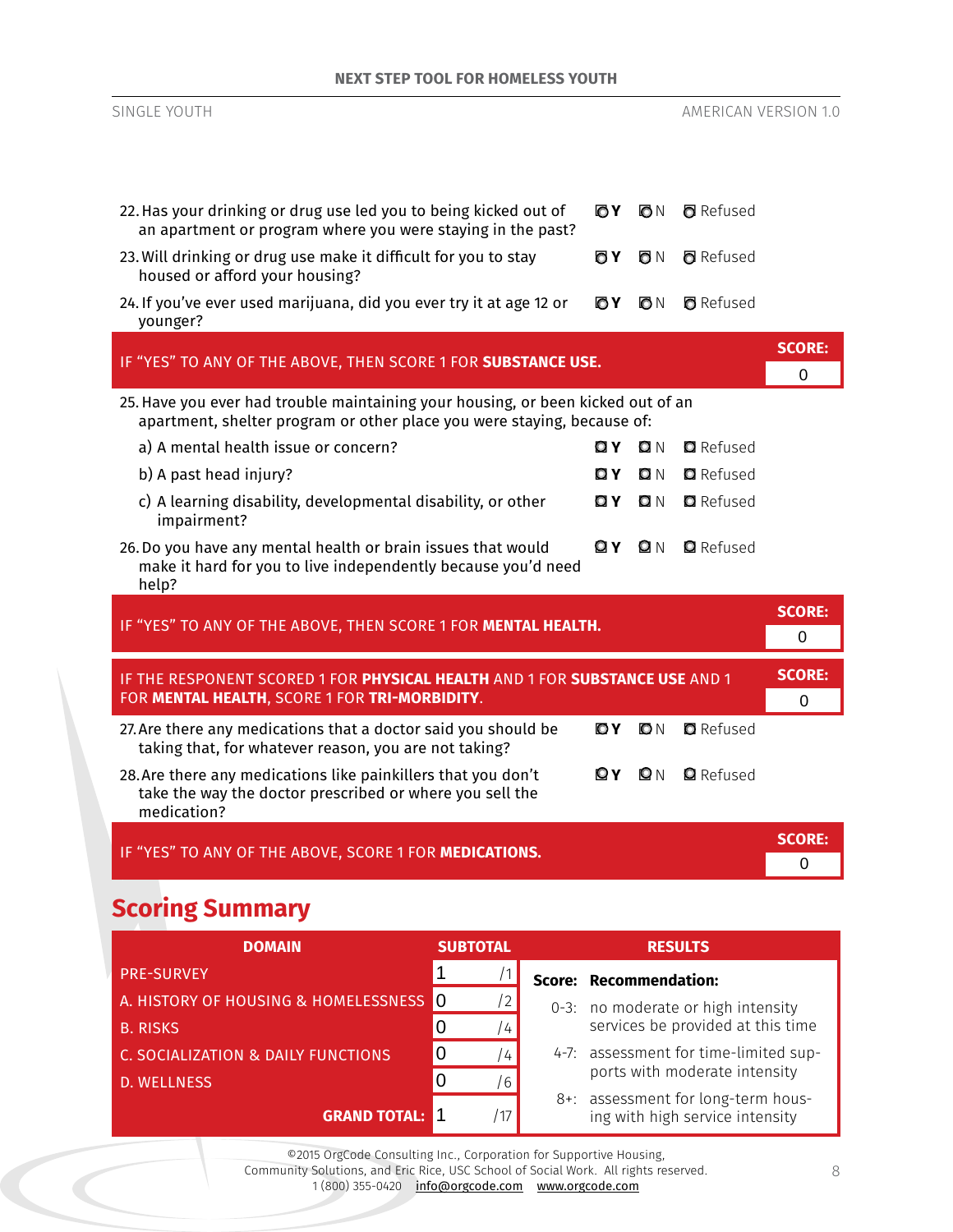## **Follow-Up Questions**

| $\vert$ On a regular day, where is it easiest to find<br>$\mid$ you and what time of day is easiest to do<br>so?                       | place: and the place of the place of the place of the place of the place of the place of the place of the place of the place of the place of the place of the place of the place of the place of the place of the place of the<br>$time:$ $\_\_\_\_\_\_\_\_\_\_$ or | <b>Night</b>     |
|----------------------------------------------------------------------------------------------------------------------------------------|---------------------------------------------------------------------------------------------------------------------------------------------------------------------------------------------------------------------------------------------------------------------|------------------|
| $\vert$ Is there a phone number and/or email<br>where someone can get in touch with you or<br>leave you a message?                     | phone: $($ $)$ $  -$<br>email: when the control of the control of the control of the control of the control of the control of the control of the control of the control of the control of the control of the control of the control of the control of               |                  |
| Ok, now I'd like to take your picture so that<br>  it is easier to find you and confirm your<br>  identity in the future. May I do so? | <b>o</b> Yes<br>O No                                                                                                                                                                                                                                                | <b>Q</b> Refused |

Communities are encouraged to think of additional questions that may be relevant to the programs being operated or your specific local context. This may include questions related to:

- military service and nature of discharge
- ageing out of care
- mobility issues
- legal status in country
- income and source of it
- current restrictions on where a person can legally reside
- children that may reside with the youth at some point in the future
- safety planning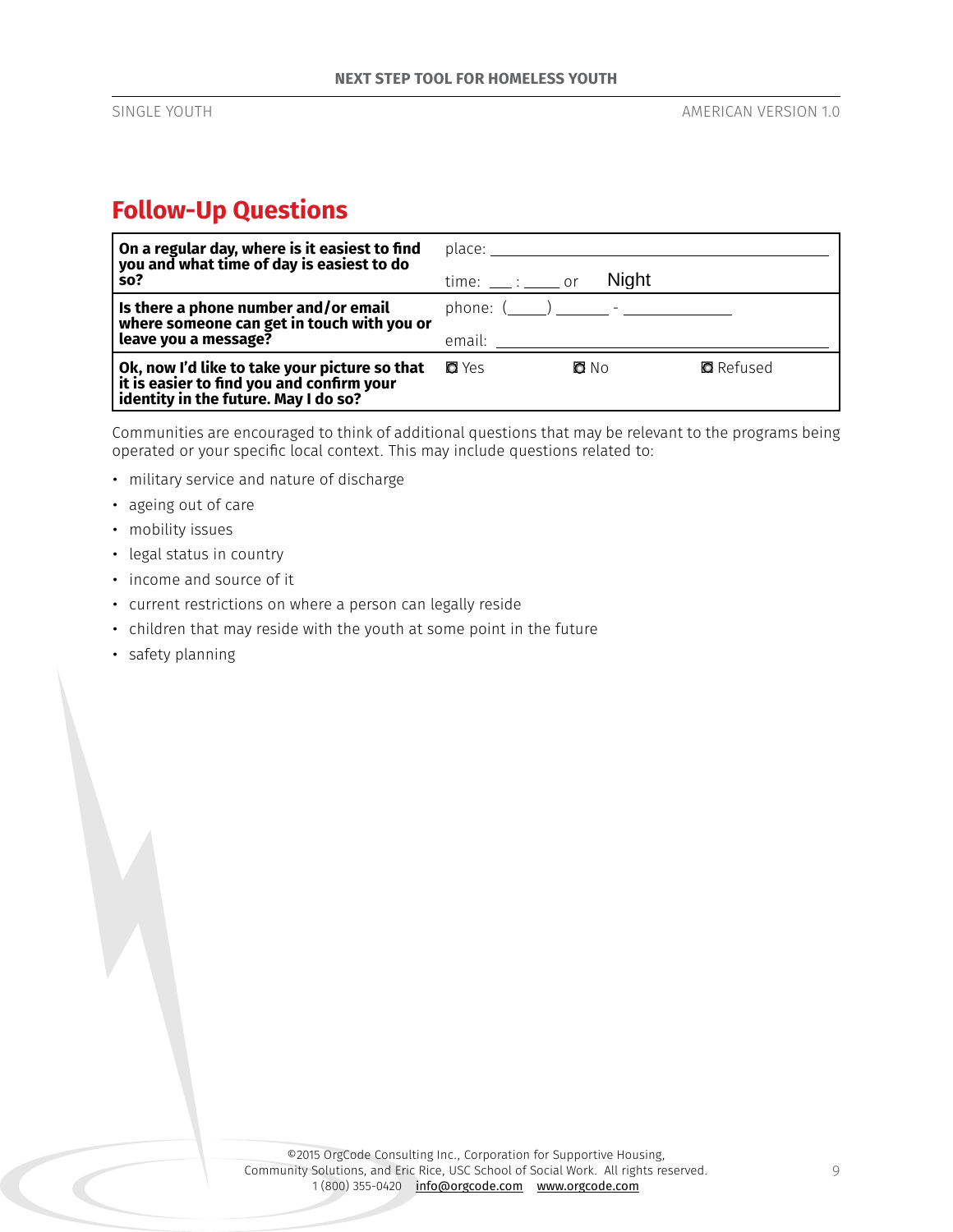# **Appendix A: About the TAY-VI-SPDAT**

The HEARTH Act and federal regulations require communities to have an assessment tool for coordinated entry - and the VI-SPDAT and SPDAT meet these requirements. Many communities have struggled to comply with this requirement, which demands an investment of considerable time, resources and expertise. Others are making it up as they go along, using "gut instincts" in lieu of solid evidence. Communities need practical, evidence-informed tools that enhance their ability to to satisfy federal regulations and quickly implement an effective approach to access and assessment. The VI-SPDAT is a first-of-its-kind tool designed to fill this need, helping communities end homelessness in a quick, strategic fashion.

## **The VI-SPDAT**

The VI-SPDAT was initially created by combining the elements of the Vulnerability Index which was created and implemented by Community Solutions broadly in the 100,000 Homes Campaign, and the SPDAT Prescreen Instrument that was part of the Service Prioritization Decision Assistance Tool. The combination of these two instruments was performed through extensive research and development, and testing. The development process included the direct voice of hundreds of persons with lived experience.

The VI-SPDAT examines factors of current vulnerability and future housing stability. It follows the structure of the SPDAT assessment tool, and is informed by the same research backbone that supports the SPDAT - almost 300 peer reviewed published journal articles, government reports, clinical and quasi-clinical assessment tools, and large data sets. The SPDAT has been independently tested, as well as internally reviewed. The data overwhelmingly shows that when the SPDAT is used properly, housing outcomes are better than when no assessment tool is used.

The VI-SPDAT is a triage tool. It highlights areas of higher acuity, thereby helping to inform the type of support and housing intervention that may be most beneficial to improve long term housing outcomes. It also helps inform the order - or priority - in which people should be served. The VI-SPDAT does not make decisions; it informs decisions. The VI-SPDAT provides data that communities, service providers, and people experiencing homelessness can use to help determine the best course of action next.

## **The Youth – Transition Age Youth Tool from CSH**

Released in May 2013, the Corporation for Supportive Housing (CSH) partnered with Dr. Eric Rice, Assistant Professor at the University of Southern California (USC) School of Social Work, to develop a triage tool that targets homeless Transition Age Youth (TAY) for permanent supportive housing. It consists of six items associated with long-term homelessness (five or more years) among transition-aged youth (age 18-24).

# **Version 2 of the VI-SPDAT**

Version 2 builds upon the success of Version 1 of the VI-SPDAT with some refinements. Starting in August 2014, a survey was launched of existing VI-SPDAT users to get their input on what should be amended, improved, or maintained in the tool.

Analysis was completed across all of these responses. Further research was conducted. Questions were tested and refined over several months, again including the direct voice of persons with lived experience and frontline practitioners. Input was also gathered from senior government officials that create policy and programs to help ensure alignment with guidelines and funding requirements.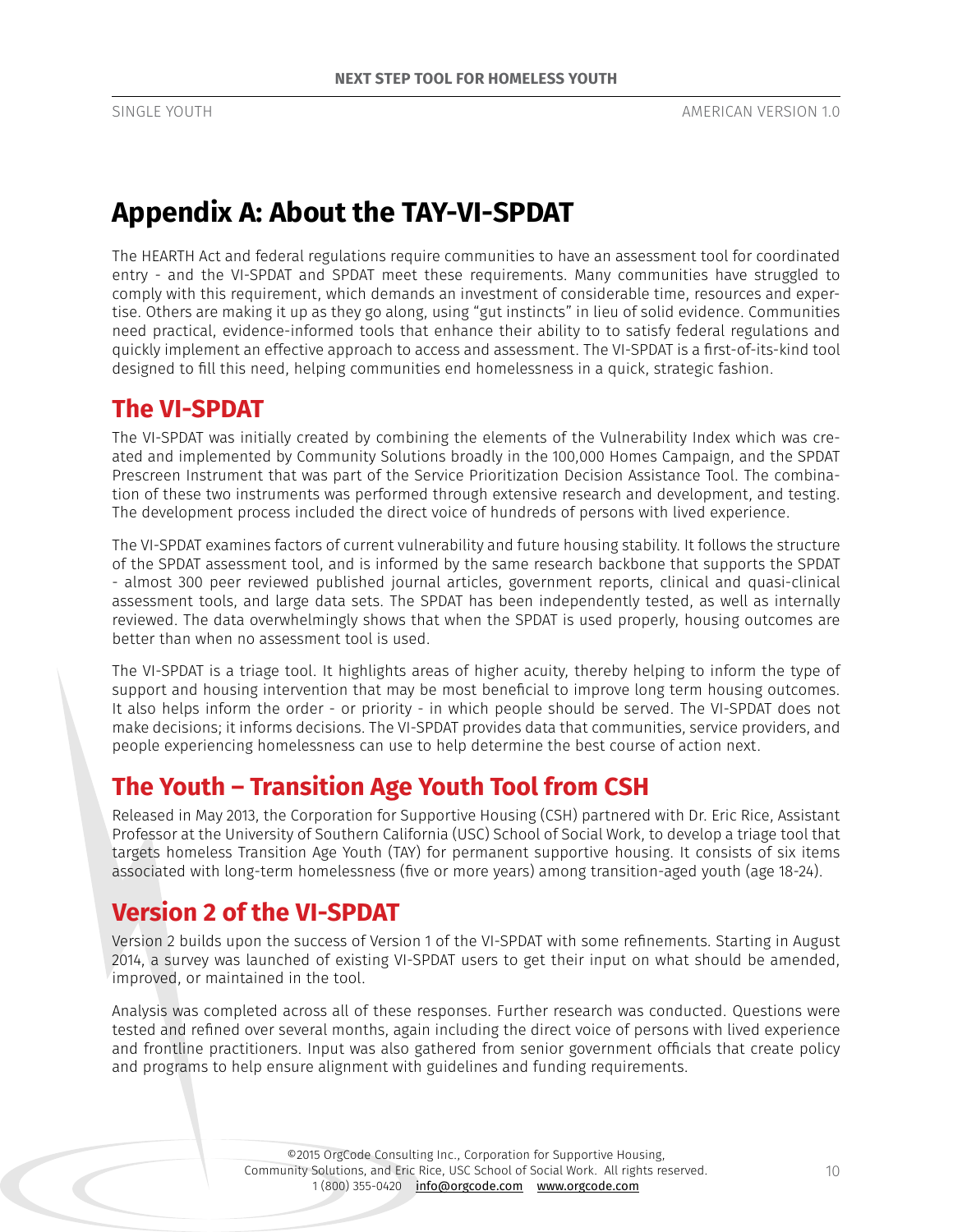## **The TAY-VI-SPDAT – The Next Step Tool for Homeless Youth**

One piece of feedback was the growing concern that youth tended to score lower on the VI-SPDAT, since the Vulnerability Index assesses risk of mortality which is less prevalent among younger populations. So, in version 2 of the VI-SPDAT, OrgCode Consulting, Inc. and Community Solutions joined forces with CSH to combine the best parts of the TAY, the VI, and the SPDAT to create one streamlined triage tool designed specifically for youth aged 24 or younger.

If you are familiar with the VI-SPDAT, you will notice some differences in the TAY-VI-SPDAT compared to VI-SPDAT version 1. Namely:

- it is shorter, usually taking less than 7 minutes to complete;
- subjective elements through observation are now gone, which means the exact same instrument can be used over the phone or in-person;
- medical, substance use, and mental health questions are all refined;
- you can now explicitly see which component of the full SPDAT each VI-SPDAT question links to; and,
- the scoring range is slightly different (Don't worry, we can provide instructions on how these relate to results from Version 1).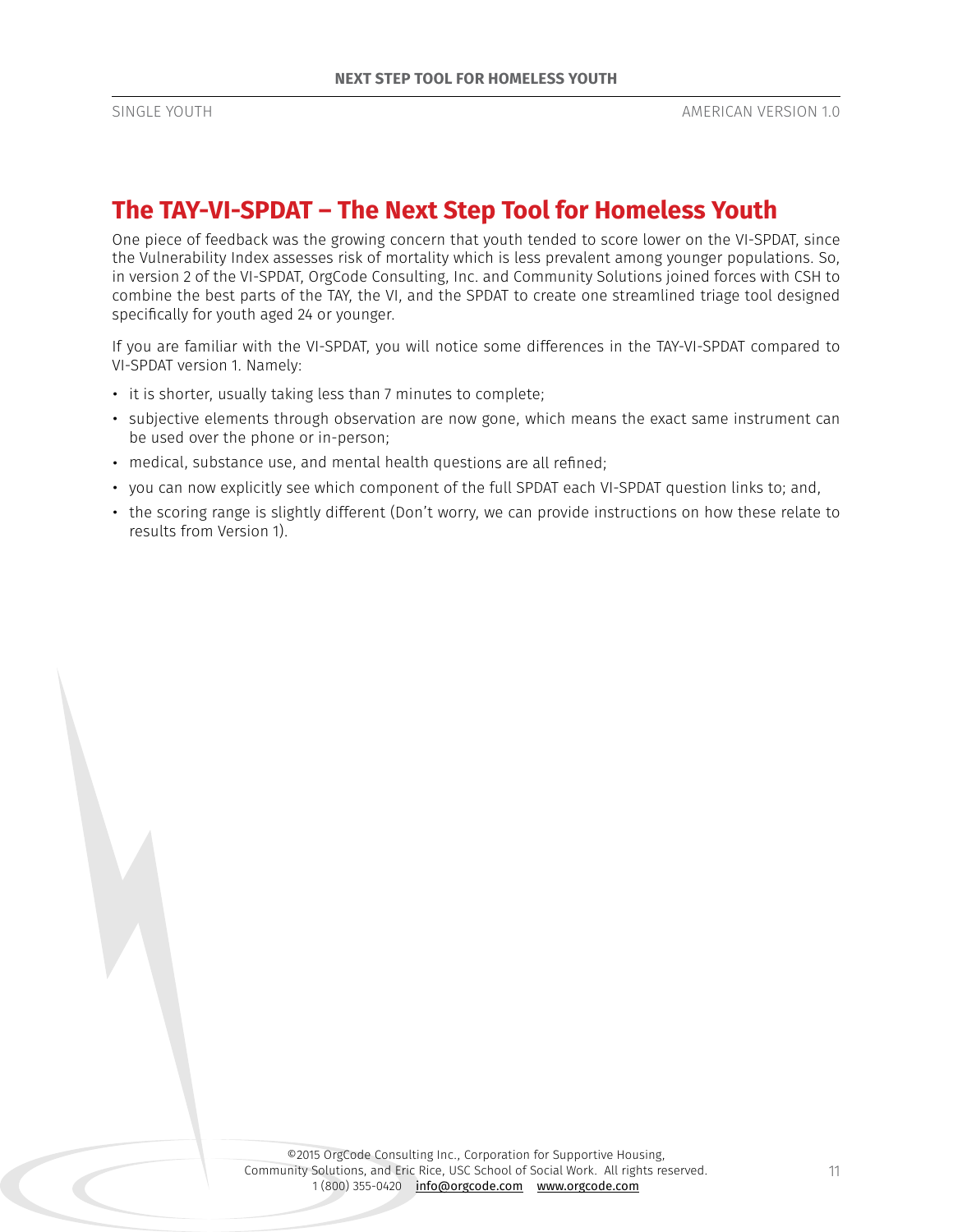# **Appendix B: Where the VI-SPDAT is being used in the United States**

Since the VI-SPDAT is provided completely free of charge, and no training is required, any community is able to use the VI-SPDAT without the explicit permission of Community Solutions or OrgCode Consulting, Inc. As a result, the VI-SPDAT is being used in more communities than we know of. It is also being used in Canada and Australia.



©2015 OrgCode Consulting Inc., Corporation for Supportive Housing, and Community Solutions and Eric Rice, USC School of Social Work. All rights reserved. 1 (800) 355-0420 info@orgcode.com www.orgcode.com